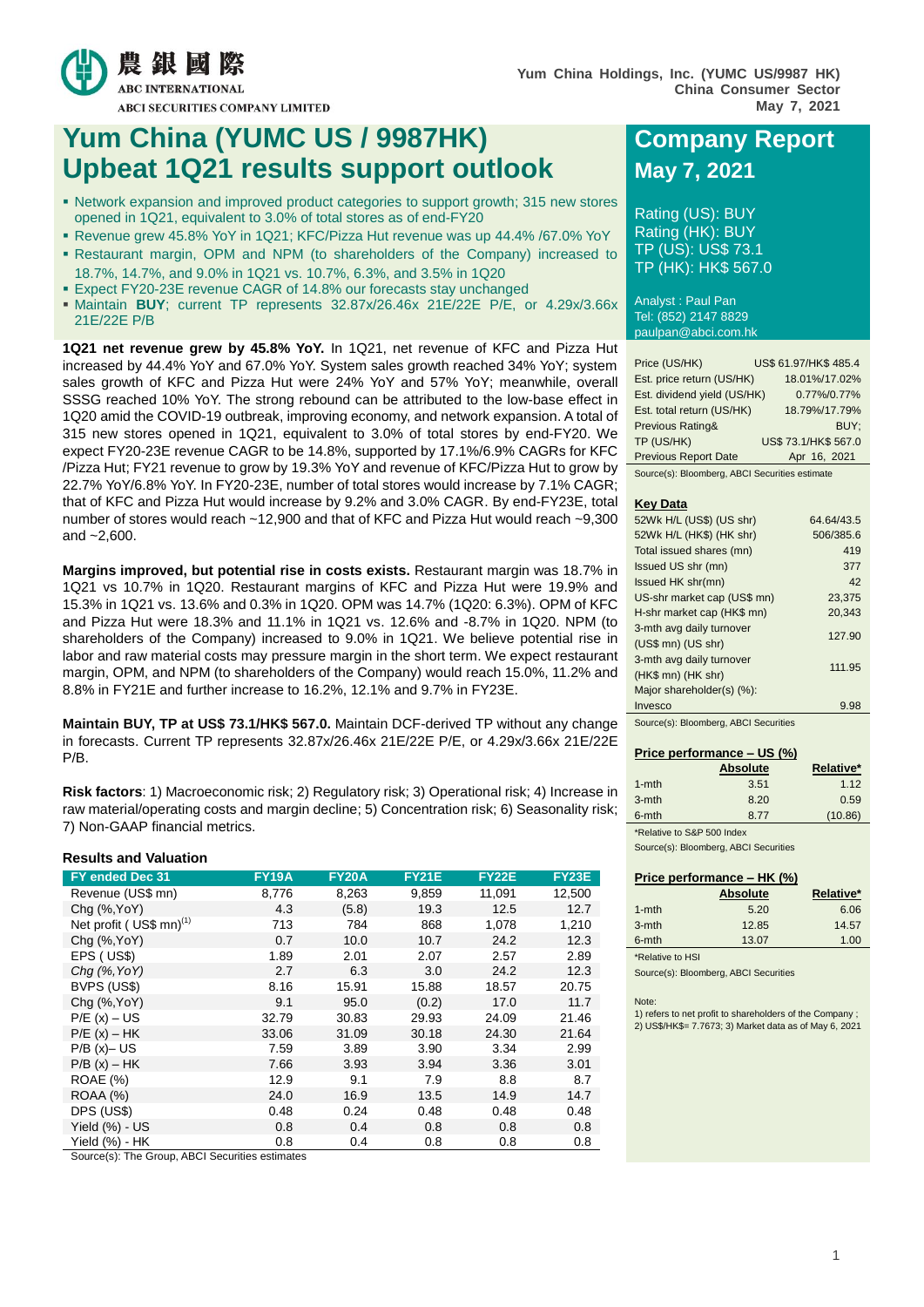

| <b>Exhibit 1: Changes in assumptions and valuations</b> |                       |              |                        |              |                  |
|---------------------------------------------------------|-----------------------|--------------|------------------------|--------------|------------------|
|                                                         | <b>Current report</b> |              | <b>Previous report</b> |              | <b>Rationale</b> |
| As of Dec 31                                            | <b>FY21E</b>          | <b>FY22E</b> | <b>FY21E</b>           | <b>FY22E</b> |                  |
| <b>Assumptions</b>                                      |                       |              |                        |              |                  |
| D/E (%)                                                 | 0                     | 0            | 0                      | 0            | N/A              |
| $D/A$ (%)                                               | 0                     | 0            | 0                      | 0            |                  |
| Tax rate $(\%)$                                         | 26.5                  | 26.5         | 26.5                   | 26.5         | N/A              |
|                                                         |                       |              |                        |              |                  |
| <b>Valuations</b>                                       |                       |              |                        |              |                  |
| <b>TP (US\$)</b>                                        | 73.1                  |              |                        | 73.1         |                  |
| <b>TP (HK\$)</b>                                        | 567.0                 |              |                        | 567.0        | N/A              |
| P/E(x)                                                  | 32.87                 | 26.46        | 32.87                  | 26.46        |                  |
| P/B(x)                                                  | 4.29                  | 3.66         | 4.29                   | 3.66         |                  |

Note: Previous report was published on Apr 16, 2021

Source(s): ABCI Securities estimates

| <b>Exhibit 2: Changes in major forecasts</b>                 |                       |              |              |                        |              |              |              |              |              |
|--------------------------------------------------------------|-----------------------|--------------|--------------|------------------------|--------------|--------------|--------------|--------------|--------------|
|                                                              | <b>Current report</b> |              |              | <b>Previous report</b> |              |              | Change (%)   |              |              |
| As of Dec 31                                                 | <b>FY21E</b>          | <b>FY22E</b> | <b>FY23E</b> | <b>FY21E</b>           | <b>FY22E</b> | <b>FY23E</b> | <b>FY21E</b> | <b>FY22E</b> | <b>FY23E</b> |
| Net revenue (US\$ mn)                                        | 9.859                 | 11.091       | 12.500       | 9.859                  | 11.091       | 12.500       | 0.0          | 0.0          | 0.0          |
| Net profit (to shareholders of the Company)<br>$(US$$ mn $)$ | 868                   | 1.078        | 1.210        | 868                    | 1078         | 1210         | 0.0          | 0.0          | 0.0          |
| EPS (US\$)                                                   | 2.07                  | 2.57         | 2.89         | 2.07                   | 2.57         | 2.89         | 0.0          | 0.0          | 0.0          |

Source(s): ABCI Securities estimates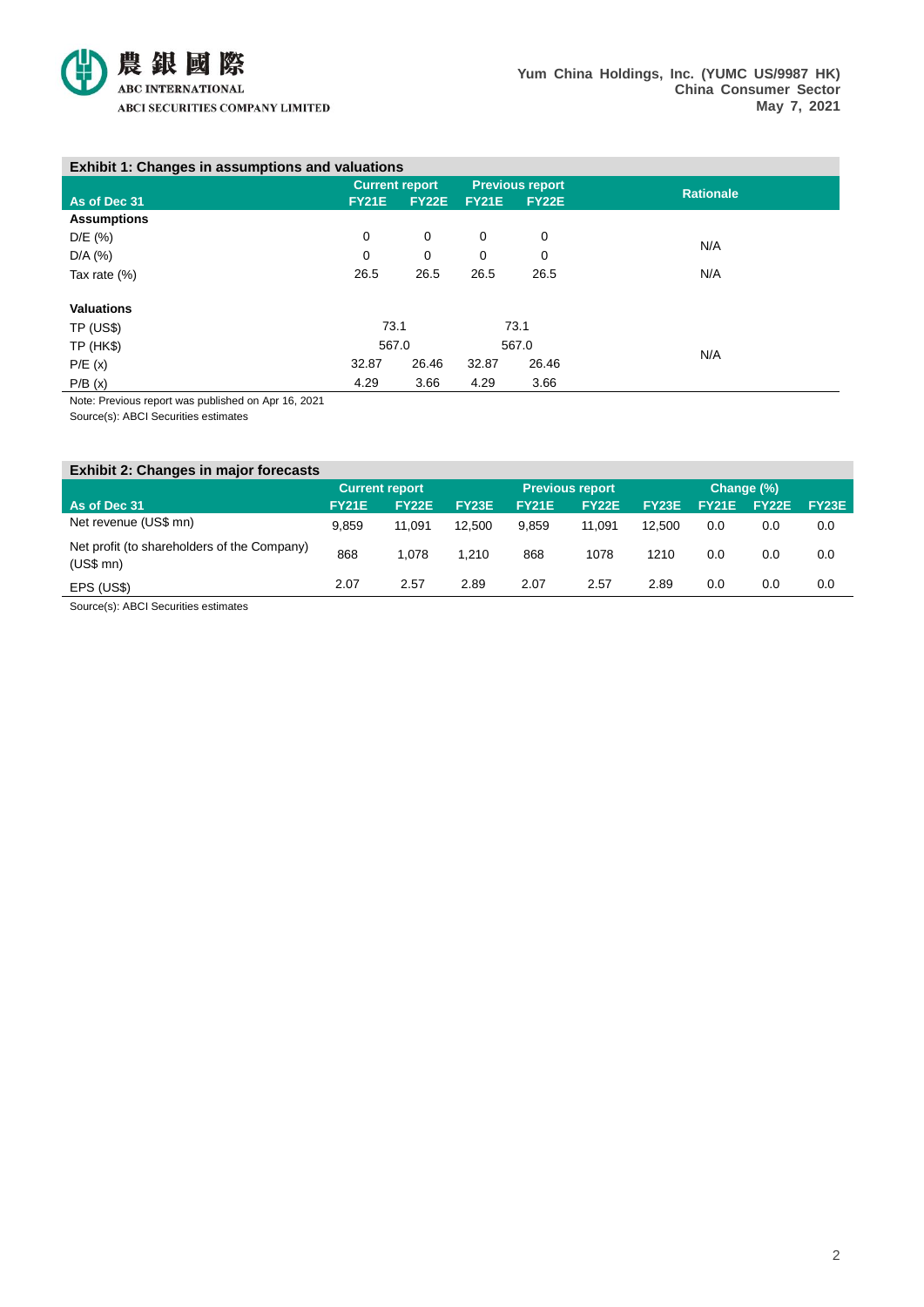

# **Financial statements Consolidated income statement**

| Consolidated income statement                    |              |              |              |              |              |
|--------------------------------------------------|--------------|--------------|--------------|--------------|--------------|
| FY ended Dec 31 (US\$ mn, except per share data) | <b>FY19A</b> | <b>FY20A</b> | <b>FY21E</b> | <b>FY22E</b> | <b>FY23E</b> |
| Revenue                                          | 8,776        | 8,263        | 9,859        | 11,091       | 12,500       |
| - Company sales                                  | 7,925        | 7,396        | 8,816        | 9,929        | 11,216       |
| - Others                                         | 851          | 867          | 1,043        | 1,162        | 1,284        |
| Company restaurant expenses                      | (6,659)      | (6, 298)     | (7, 497)     | (8,335)      | (9,400)      |
| <b>Restaurant profit</b>                         | 1,266        | 1,098        | 1,320        | 1,594        | 1,816        |
| General and administrative expenses              | (487)        | (479)        | (547)        | (612)        | (685)        |
| Franchise expenses                               | (71)         | (65)         | (78)         | (92)         | (109)        |
| Expenses for transactions with franchisees and   | (645)        | (633)        | (760)        | (839)        |              |
| unconsolidated affiliates                        |              |              |              |              | (932)        |
| Other operating costs and expenses               | (37)         | (57)         | (49)         | (53)         | (61)         |
| Closures and impairment expenses, net            | (36)         | (55)         | (52)         | (54)         | (60)         |
| Other income, net                                | 60           | 285          | 225          | 236          | 261          |
| <b>Operating profit</b>                          | 901          | 961          | 1,102        | 1,342        | 1,514        |
| Others                                           | 102          | 147          | 116          | 173          | 192          |
| <b>Pretax profit</b>                             | 1,003        | 1,108        | 1,218        | 1,515        | 1,706        |
| Tax                                              | (260)        | (295)        | (323)        | (402)        | (452)        |
| Net profit                                       | 743          | 813          | 895          | 1,113        | 1,254        |
| - Owners                                         | 713          | 784          | 868          | 1,078        | 1,210        |
| $-MI$                                            | 30           | 29           | 27           | 35           | 44           |
| <b>Cash Dividend</b>                             | 181          | 94           | 201          | 201          | 201          |
| EPS (US\$)                                       |              |              |              |              |              |
| - Basic                                          | 1.89         | 2.01         | 2.07         | 2.57         | 2.89         |
| - Diluted                                        | 1.84         | 1.95         | 2.02         | 2.51         | 2.81         |
| Cash DPS (US\$)                                  | 0.48         | 0.24         | 0.48         | 0.48         | 0.48         |

Source(s): The Group, ABCI Securities estimates

| <b>Consolidated balance sheet</b>              |              |              |              |              |              |
|------------------------------------------------|--------------|--------------|--------------|--------------|--------------|
| FY ended Dec 31 (US\$ mn)                      | <b>FY19A</b> | <b>FY20A</b> | <b>FY21E</b> | <b>FY22E</b> | <b>FY23E</b> |
| Cash and cash equivalents                      | 1,046        | 1,158        | 1,435        | 1,917        | 3,126        |
| Accounts receivable                            | 88           | 99           | 100          | 129          | 136          |
| Inventories                                    | 380          | 398          | 404          | 524          | 550          |
| <b>Others</b>                                  | 745          | 3,281        | 3,343        | 3,524        | 3,595        |
| <b>Current assets</b>                          | 2,259        | 4,936        | 5,281        | 6,093        | 7,407        |
| PP&E                                           | 1,594        | 1,765        | 1,862        | 2,084        | 2,299        |
| Operating lease right-of-use assets            | 1,985        | 2,164        | 2,416        | 2,761        | 3,165        |
| Intangible assets & goodwill                   | 348          | 1,078        | 1,093        | 1,153        | 1,172        |
| <b>Others</b>                                  | 764          | 932          | 1,251        | 1,352        | 1,416        |
| <b>Non-current assets</b>                      | 4,691        | 5,939        | 6,622        | 7,351        | 8,051        |
| <b>Total assets</b>                            | 6,950        | 10,875       | 11,903       | 13,444       | 15,458       |
| Accounts payable and other current liabilities | 1,691        | 1,995        | 2,471        | 2,475        | 3,113        |
| Income taxes payable                           | 45           | 72           | 54           | 104          | 72           |
| <b>Current liabilities</b>                     | 1,736        | 2,067        | 2,525        | 2,579        | 3,185        |
| Non-current operating lease liabilities        | 1,803        | 1,915        | 2,085        | 2,418        | 2,837        |
| Non-current finance lease obligations          | 26           | 28           | 26           | 27           | 27           |
| <b>Others</b>                                  | 210          | 394          | 320          | 308          | 341          |
| <b>Non-current liabilities</b>                 | 2,039        | 2,337        | 2,431        | 2,752        | 3,204        |
| Shareholders' capital                          | 3,077        | 6,206        | 6,655        | 7,785        | 8,698        |
| MI                                             | 98           | 253          | 280          | 315          | 359          |
| <b>Total equity</b>                            | 3,175        | 6,459        | 6,935        | 8,100        | 9,057        |
| <b>Total liabilities and equity</b>            | 6.950        | 10,875       | 11,903       | 13,444       | 15.458       |

Source(s): The Group, ABCI Securities estimates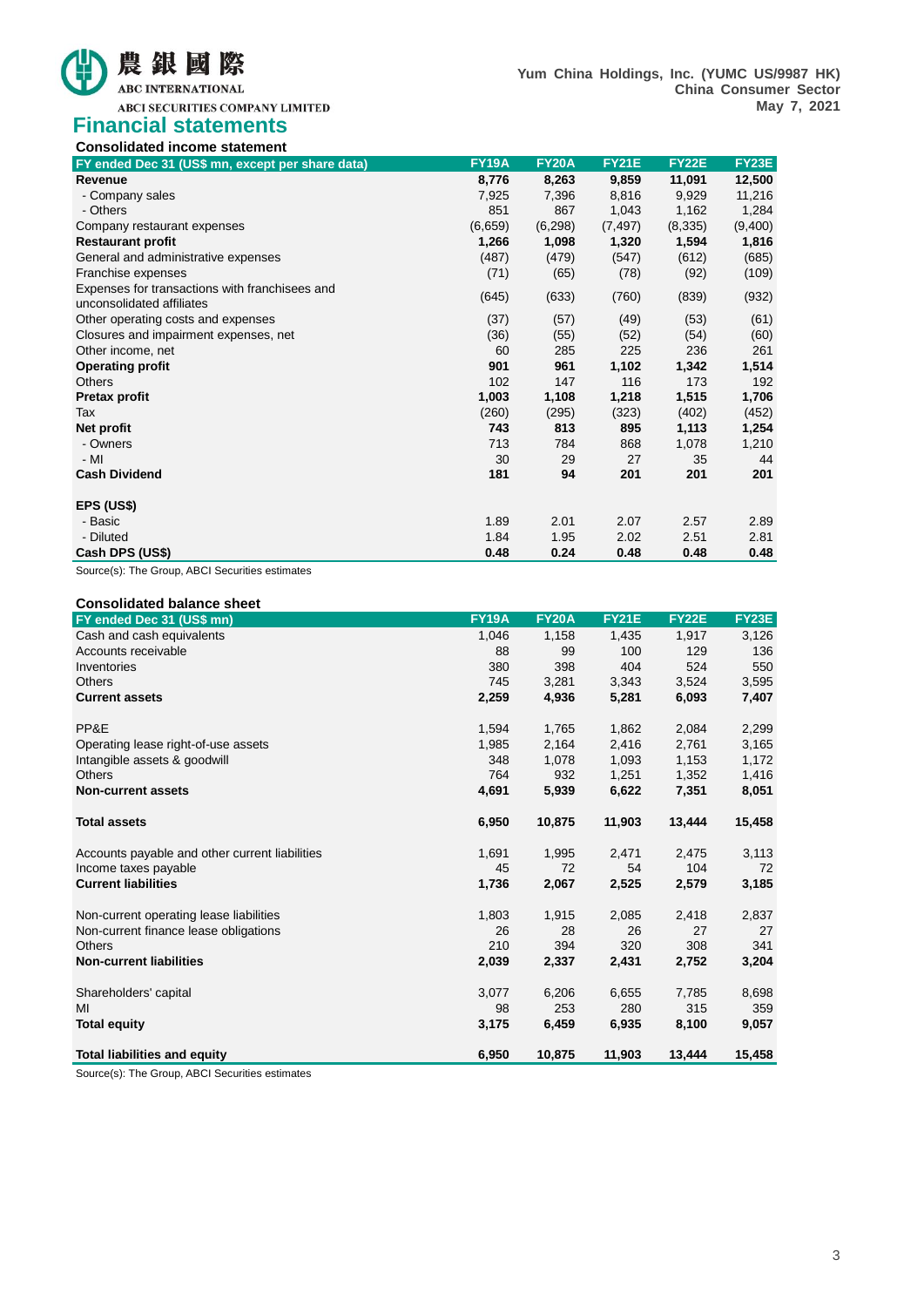

**Yum China Holdings, Inc. (YUMC US/9987 HK) China Consumer Sector May 7, 2021**

ABCI SECURITIES COMPANY LIMITED

| <b>Consolidated cash flow statement</b>                  |              |              |              |              |       |
|----------------------------------------------------------|--------------|--------------|--------------|--------------|-------|
| FY ended Dec 31 (US\$ mn)                                | <b>FY19A</b> | <b>FY20A</b> | <b>FY21E</b> | <b>FY22E</b> | FY23E |
| Net profit                                               | 743          | 813          | 895          | 1,113        | 1,254 |
| Depreciation and amortization                            | 767          | 818          | 921          | 1,015        | 1,129 |
| Change in working capital                                | 82           | 52           | 501          | (230)        | 632   |
| <b>Others</b>                                            | (407)        | (569)        | (78)         | 44           | (76)  |
| Cash flow from operating activities                      | 1,185        | 1,114        | 2,238        | 1,942        | 2,939 |
| Capital spending                                         | (435)        | (419)        | (594)        | (600)        | (671) |
| <b>Others</b>                                            | (475)        | (2,690)      | (67)         | (64)         | (61)  |
| Cash flow from investing activities                      | (910)        | (3, 109)     | (661)        | (664)        | (731) |
| Share issuance - HK                                      | $\Omega$     | 2,195        | $\Omega$     | 0            | 0     |
| Cash dividend                                            | (181)        | (95)         | (201)        | (201)        | (201) |
| <b>Others</b>                                            | (299)        | (42)         | (1,065)      | (583)        | (744) |
| Cash flow from financing activities                      | (480)        | 2,058        | (1,266)      | (784)        | (945) |
| Effect of foreign exchange rate changes                  | (6)          | 40           | (25)         | (13)         | (53)  |
| Net change in cash, cash equivalent, and restricted cash | (211)        | 103          | 286          | 482          | 1,209 |
| Cash, cash equivalent, and restricted cash - end         | 1,055        | 1,158        | 1,444        | 1,926        | 3,135 |

Source(s): The Group, ABCI Securities estimates

## **Key operating and financial ratios**

| <b>FY19A</b><br><b>FY20A</b><br><b>FY21E</b><br><b>FY22E</b><br>FY ended Dec 31<br>Growth (YoY %) | FY23E  |
|---------------------------------------------------------------------------------------------------|--------|
| 4.3<br>(5.8)<br>19.3<br>12.5<br>Net revenue                                                       | 12.7   |
| 5.6<br>(13.3)<br>20.2<br>20.8<br><b>Restaurant profit</b>                                         | 13.9   |
| (4.3)<br>14.7<br>21.8<br>Operating profit<br>6.7                                                  | 12.8   |
| 24.2<br>Net profit (to shareholders of the Company)<br>0.7<br>10.0<br>10.7                        | 12.3   |
| 6.7<br>Non-GAAP operating profit<br>2.5<br>13.7<br>24.1                                           | 11.7   |
| 20.3<br>0.2<br>29.9<br>17.7                                                                       | 12.7   |
| Non-GAAP net profit                                                                               |        |
| Profitability ratios (%)                                                                          |        |
| 16.0<br>14.9<br>15.0<br>16.1<br>Restaurant margin                                                 | 16.2   |
| <b>OPM</b><br>11.4<br>11.6<br>11.2<br>12.1                                                        | 12.1   |
| NPM (to shareholders of the Company)<br>8.1<br>9.5<br>8.8<br>9.7                                  | 9.7    |
| Non-GAAP OPM<br>10.4<br>11.3<br>10.8<br>11.9                                                      | 11.8   |
| 8.3<br>10.4<br>8.7<br>10.1<br>Non-GAAP NPM                                                        | 10.1   |
|                                                                                                   |        |
| Return ratios (%)                                                                                 |        |
| 9.1<br><b>ROAA</b><br>12.9<br>7.9<br>8.8                                                          | 8.7    |
| <b>ROAE</b><br>24.0<br>16.9<br>13.5<br>14.9                                                       | 14.7   |
| Liquidity ratio (x)                                                                               |        |
| Current ratio<br>1.3<br>2.4<br>2.1<br>2.4                                                         | 2.3    |
| 1.1<br>2.2<br>1.9<br>Quick ratio<br>2.2                                                           | 2.2    |
| Cash ratio<br>0.6<br>0.6<br>0.6<br>0.7                                                            | 1.0    |
|                                                                                                   |        |
| <b>Working capital (days)</b>                                                                     |        |
| Receivable turnover<br>3.8<br>3.5<br>4.1<br>3.7                                                   | 3.9    |
| 41.5<br>49.8<br>Inventory turnover<br>43.0<br>44.6                                                | 46.2   |
| Payable turnover<br>45.8<br>44.6<br>45.6<br>45.4                                                  | 45.1   |
| CCC<br>9.3<br>1.1<br>3.0<br>(0.8)                                                                 | 4.9    |
| Leverage ratios (%)                                                                               |        |
| Total debt to Equity<br>0.0<br>0.0<br>0.0<br>0.0                                                  | 0.0    |
| Total debt to Total assets<br>0.0<br>0.0<br>0.0<br>0.0                                            | 0.0    |
| (32.9)<br>(17.9)<br>Net debt/(cash) to Equity<br>(20.7)<br>(23.7)                                 | (34.5) |
| (12.1)<br>(15.1)<br>(10.6)<br>(14.3)<br>Net debt/(cash) to Total assets                           | (20.2) |

Note: 1) Restaurant profit is defined as company sales less expenses incurred directly by company-owned restaurants in generating company sales; 2) Restaurant margin is defined as restaurant profit divided by company sales; 3) Company sales refers to revenues from Company-owned restaurants; 4) Non-GAAP measures exclude the impact of share-based compensation expenses on operating costs and expenses; 5) Receivable turnover days equals the average of the beginning and ending balances of net accounts receivable for that FY divided by total revenues for that FY, and multiplied by the number of days; 6) Inventory turnover days equals the average of the beginning and ending balances of net inventory (including inventory procured by the Company, which is subsequently supplied to stores of unconsolidated affiliates and franchisees) for that FY divided by total cost of food and paper for Company-owned stores and stores of unconsolidated affiliates and franchisees for that FY, and multiplied by the number of days; 7) Payable turnover days equals the average of the beginning and ending balances of accounts payable related to inventory purchase and distribution for that FY divided by total cost of food and paper for Company-owned stores and stores of unconsolidated affiliates and franchisees for that FY and, multiplied by the number of day Source(s): The Group, ABCI Securities estimates